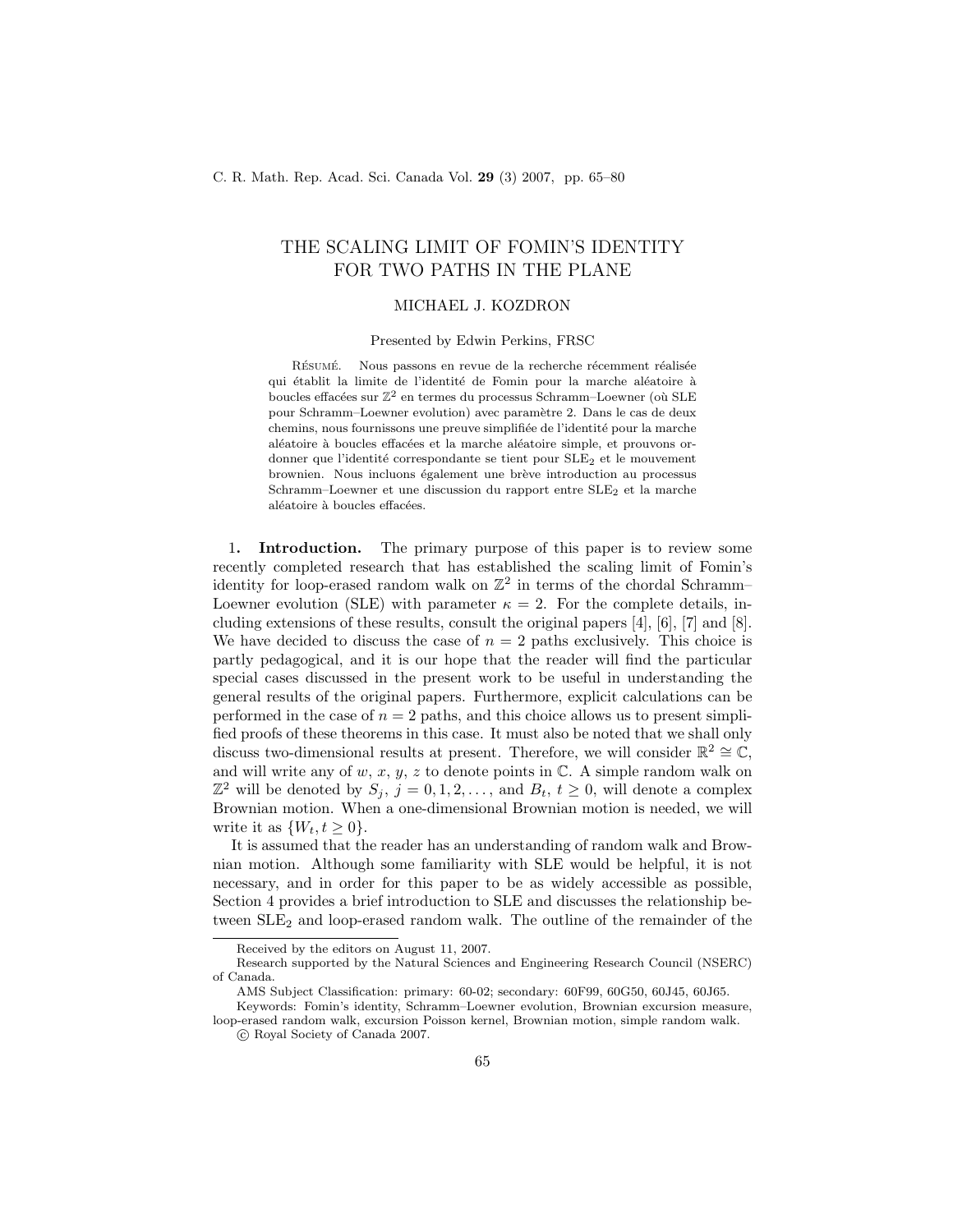paper is as follows. Section 2 provides some motivation for this paper. Section 3 discusses only discrete results including a review of the definition of loop-erased random walk and Fomin's identity. Section 5 reviews the excursion Poisson kernel, and finally in Section 6 we compute the non-intersection probability of  $SLE<sub>2</sub>$ and Brownian motion, and explain how it is the natural continuous analogue of Fomin's identity.

2. Motivation. This paper (and [8] more generally) is the result of the answer to the following question. Suppose that  $x$  and  $y$  are real numbers with  $0 < x < y < \infty$ . What is the probability that a chordal SLE<sub>2</sub> from 0 to  $\infty$  in the upper half plane H and a Brownian motion excursion from x to y in H do not intersect? (See Section 4 for a brief introduction to SLE and a discussion of the relationship between  $SLE_2$  and loop-erased random walk.) The motivation for asking this question is that the probability under consideration is the natural continuous analogue of the probability that arises in Fomin's identity. (See Section 3 for a review of loop-erased random walk and Fomin's identity.) In fact, Fomin's original identity [4] expressed a particular "crossing probability" for loop-erased random walk in terms of the determinant of the hitting matrix for simple random walk, and in that work he conjectured that this identity holds for continuous processes:

". . . we do not need the notion of loop-erased Brownian motion. Instead, we discretize the model, compute the probability, and then pass to the limit."

It is well known that Brownian motion is the scaling limit of random walk. In [7], the technical details necessary to complete this conjectured program were first carried out, and the scaling limit of the determinant of the hitting matrix for simple random walk was shown to be the determinant of the hitting matrix for Brownian motion. Since the scaling limit of loop-erased random walk is known [11] to be  $SLE_2$ , it is natural to ask if the scaling limit of the "crossing" probability" for loop-erased random walk can be given directly in terms of an  $SLE<sub>2</sub>$  probability, and if that  $SLE<sub>2</sub>$  probability is equal to the determinant of the hitting matrix for Brownian motion. The answer is in the affirmative as Theorem 6.1 shows explicitly in the case of two paths.

Indeed no notion of loop-erased Brownian motion was needed! It should be noted that although the notion of loop-erased Brownian motion is not welldefined, there is a sense in which  $SLE<sub>2</sub>$  can be thought of as Brownian motion without loops. This description is given in terms of the Brownian loop soup: adding Brownian loops to an  $SLE<sub>2</sub>$  path is one way to produce a Brownian motion. This result is not relevant for the present paper, but the interested reader can consult [12] and [13] for more precise statements.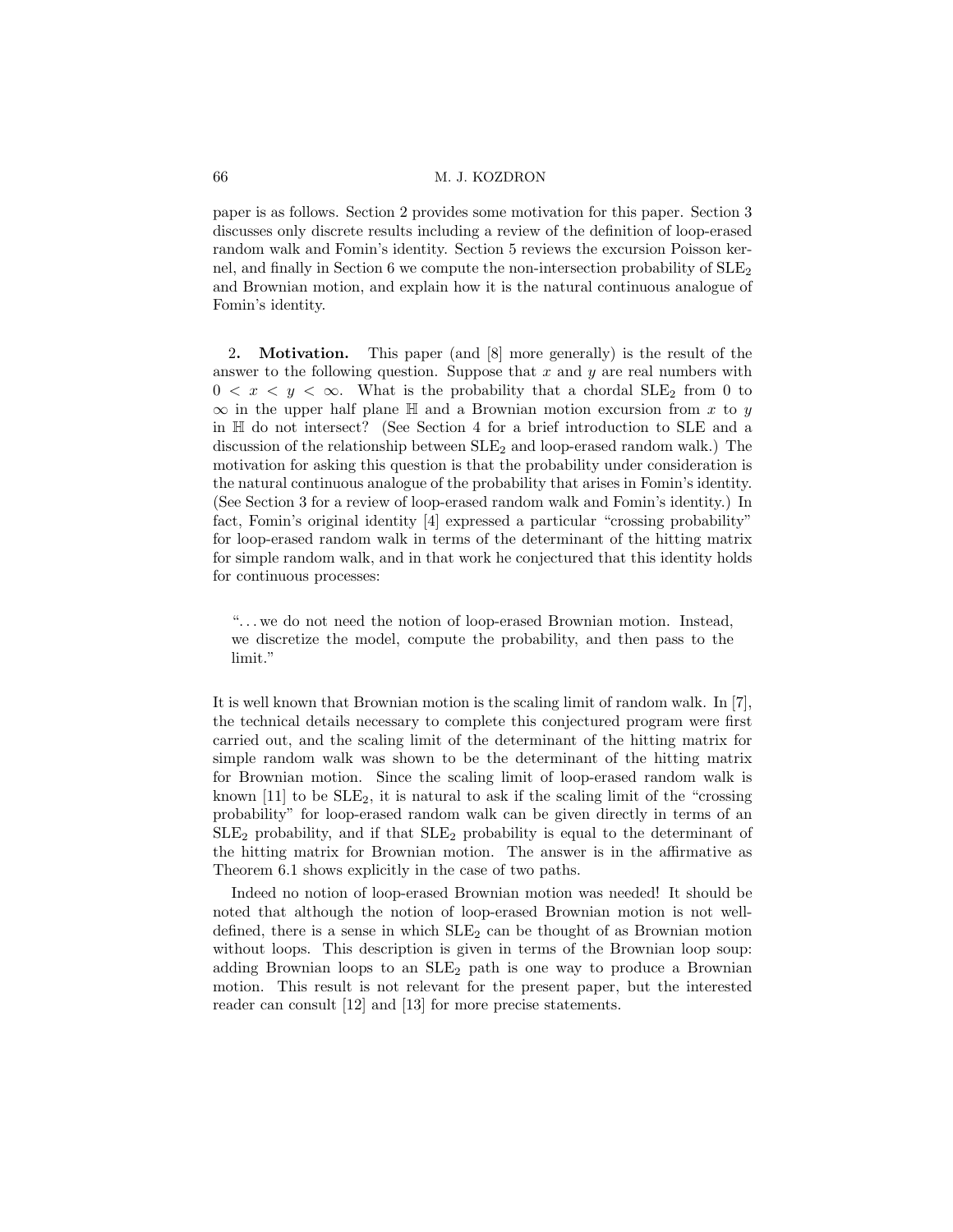3. Fomin's identity for loop-erased random walk. Suppose that  $A \subset$  $\mathbb{Z}^2$ . We define the *(outer)* boundary of A to be

$$
\partial A := \{ z \in \mathbb{Z}^2 \setminus A : \text{dist}(z, A) = 1 \},
$$

and we say that A is *simply connected* if both A and  $\mathbb{Z}^2 \setminus A$  are non-empty and connected. Let  $A$  denote the collection of simply connected subsets  $A$  of  $\mathbb{Z}^2$  containing the origin. Let  $S_j$ ,  $j = 0, 1, \ldots$ , denote two-dimensional simple random walk, and suppose that  $\tau_A := \inf\{j \geq 1 : S_j \notin A\}$ . We say that a path  $\omega := [\omega_0, \ldots, \omega_k]$  is a discrete excursion in A if  $\omega_0, \omega_k \in \partial A; \omega_1, \ldots, \omega_{k-1} \in A;$ and  $|\omega_j - \omega_{j-1}| = 1$ ,  $j = 1, \ldots, k$ . The length of  $\omega$  is  $|\omega| = k$ ; it is implicit that  $2 \leq k < \infty$ . Finally, we write  $\mathcal{K}_A$  for the set of discrete excursions in A, and define the simple random walk excursion measure on A to be the measure on  $\mathcal{K}_A$  which gives mass  $4^{-k}$  to each discrete excursion in A of length k. Note that the excursion measure of  $\omega$  is the probability that the first k steps of a simple random walk starting at  $\omega_0$  are the same as  $\omega$ . If  $\omega$  is a discrete excursion in A, let  $p(\omega) := \mathbf{P}^{\omega_0} \{ S_j = \omega_j, j = 0, \ldots, |\omega| \}.$  If  $z \in A, y \in \partial A$ , let the *discrete* Poisson kernel  $h_A(z, y)$  be the probability that a simple random walk starting at z leaves A at y; that is,  $h_A(z, y) := \mathbf{P}^z \{ S_{\tau_A} = y \}$ . If  $x, y \in \partial A$ , let the *discrete* excursion Poisson kernel  $h_{\partial A}(x, y)$  be the probability that a simple random walk starting at x takes its first step into  $A$  and then leaves  $A$  at  $y$ . That is,

(3.1) 
$$
h_{\partial A}(x, y) := \mathbf{P}^x \{ S_{\tau_A} = y, S_1 \in A \} = \sum_{\omega \in \mathcal{K}_A(x, y)} p(\omega)
$$

where we write  $\mathcal{K}_A(x, y)$  to denote the set of discrete excursions in A with endpoints  $x, y \in \partial A$ .

We now briefly review the definition of the loop-erased random walk; see [9, Chapter 7 for more details. Since simple random walk on  $\mathbb{Z}^2$  is recurrent, it is not possible to construct loop-erased random walk by erasing loops from an infinite walk. However, the following loop-erasing procedure makes perfect sense since it assigns to each finite simple random walk path a self-avoiding path. Let  $S := [S_0, S_1, \ldots, S_k]$  be a simple random walk path of length k. We construct  $\mathcal{L}(S)$ , the loop-erased part of S, recursively as follows. If S is already selfavoiding, set  $\mathcal{L}(S) := S$ . Otherwise, let  $s_0 := \max\{j : S_j = S_0\}$ , and for  $i > 0$ , let  $s_i := \max\{j : S_j = S_{s_{i-1}+1}\}\$ . If we let  $m := \min\{i : s_i = k\}$ , then  $\mathcal{L}(S) := [S_{s_0}, S_{s_1}, \ldots, S_{s_m}].$ 

Suppose that  $A \in \mathcal{A}$  and  $x^1, \ldots, x^n, y^n, \ldots, y^1$  are distinct points in  $\partial A$ , ordered counterclockwise. For  $i = 1, ..., n$ , let  $\mathcal{L}^i := \mathcal{L}(S^i)$  be the loop erasure of the path  $[S_0^i = x^i, S_1^i, \dots, S_{\tau_A^i}^i],$  and let  $C := C(x^1, \dots, x^n, y^n, \dots, y^1; A)$  be the event that both

(3.2) 
$$
S_{\tau_A^i}^i = y^i, \quad i = 1, \dots, n,
$$

and

(3.3) 
$$
S^{i}[0,\tau_{A}^{i}] \cap (\mathcal{L}^{1} \cup \cdots \cup \mathcal{L}^{i-1}) = \varnothing, \quad i = 2,\ldots,n.
$$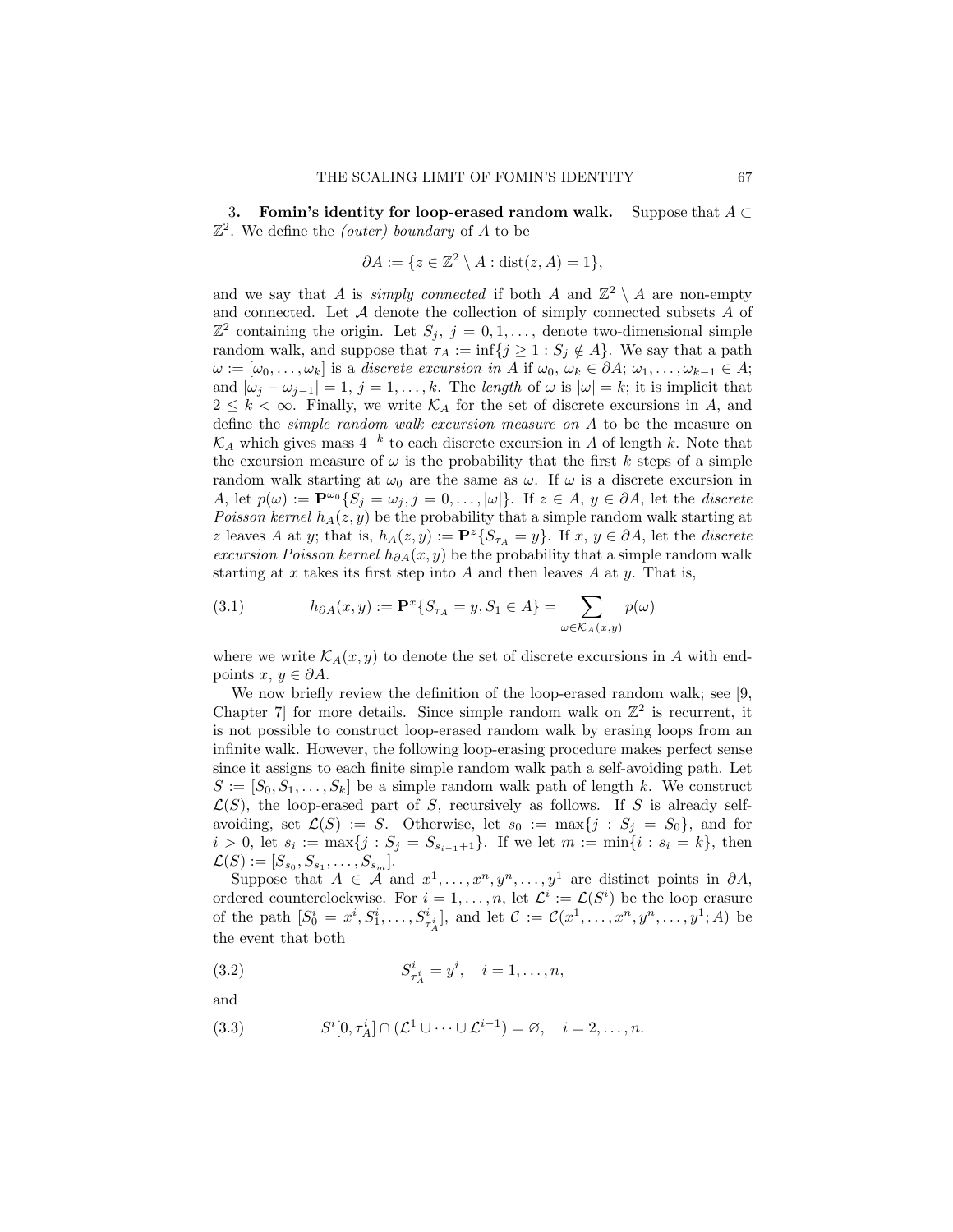In 2001, S. Fomin [4] proved the following identity which relates the determinant of a matrix of simple random walk probabilities to a "crossing probability" for loop-erased random walk.

THEOREM 3.1 (Fomin's Identity). If C is the event defined above, and

$$
\mathbf{h}_{\partial A}(\mathbf{x}, \mathbf{y}) := \begin{bmatrix} h_{\partial A}(x^1, y^1) & \cdots & h_{\partial A}(x^1, y^n) \\ \vdots & \ddots & \vdots \\ h_{\partial A}(x^n, y^1) & \cdots & h_{\partial A}(x^n, y^n) \end{bmatrix}
$$

where  $\mathbf{x} := (x^1, \dots, x^n), \mathbf{y} := (y^1, \dots, y^n), \text{ then } \mathbf{P}(\mathcal{C}) = \det \mathbf{h}_{\partial A}(\mathbf{x}, \mathbf{y}).$ 

REMARK 3.2. We note that the conditional probability that  $(3.3)$  holds given (3.2) holds is

(3.4) 
$$
\det \left[ \frac{h_{\partial A}(x^i, y^\ell)}{h_{\partial A}(x^i, y^i)} \right]_{1 \le i, \ell \le n} = \frac{\det \mathbf{h}_{\partial A}(\mathbf{x}, \mathbf{y})}{\prod\limits_{i=1}^n h_{\partial A}(x^i, y^i)}.
$$

The first approach taken to derive a scaling limit of Fomin's identity and establish the conjecture given in Section 2 was to show that (3.4) converged to the appropriate Brownian motion quantity as the lattice spacing  $\delta \to 0$ . This was first accomplished in [7], and is briefly discussed at the end of Section 5.

We end this section with the specific case of two paths for which a simpler proof can be given by "counting sample paths".

THEOREM 3.3 (Fomin's Identity for LERW (version for two paths)).

Suppose that  $A \in \mathcal{A}$  and  $x^1$ ,  $x^2$ ,  $y^2$ ,  $y^1$  are four points ordered counterclockwise around ∂A. If  $\mathcal{L}^1$  is the path of a loop-erased random walk excursion from  $x^1$  to  $y^1$ , and  $S^2$  is the path of a simple random walk excursion from  $x^2$  to  $y^2$ , then

(3.5) 
$$
\mathbf{P}\{\mathcal{L}^1 \cap S^2 = \varnothing\} = \frac{\det \mathbf{h}_{\partial A}(\mathbf{x}, \mathbf{y})}{h_{\partial A}(x^1, y^1)h_{\partial A}(x^2, y^2)}.
$$

PROOF. As noted earlier,  $(3.5)$  represents the conditional probability that the loop-erasure of a first simple random walk excursion starting from  $x^1$  and a second simple random walk excursion starting from  $x^2$  do not intersect given that the first simple random walk exits at  $y^1$  and the second simple random walk exits at  $y^2$ . Therefore, the key step in proving this theorem is to show that if

$$
q:=q(x^1,x^2,y^2,y^1;A):=\sum p(\omega^1)p(\omega^2)
$$

where the sum is over all  $\omega^1 \in \mathcal{K}_A(x^1, y^1)$  and  $\omega^2 \in \mathcal{K}_A(x^2, y^2)$  with  $\mathcal{L}(\omega^1) \cap \omega^2 =$  $\emptyset$ , then  $q = \det h_{\partial A}(\mathbf{x}, \mathbf{y})$ . We know from (3.1) that

$$
h_{\partial A}(x^i, y^j) := \sum_{\omega^{ij} \in \mathcal{K}_A(x^i, y^j)} p(\omega^{ij}),
$$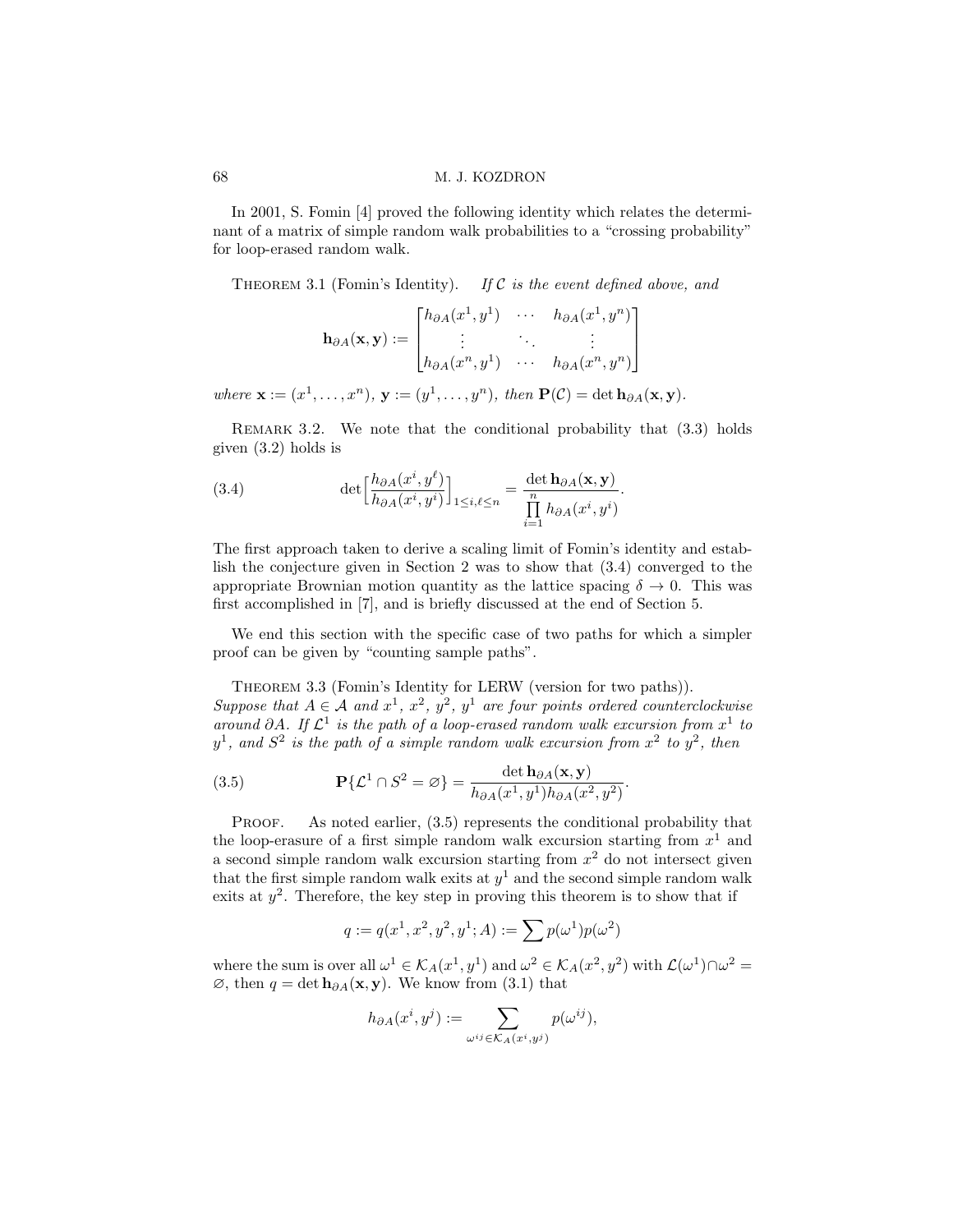and so we have (3.6)

$$
\det \begin{bmatrix} h_{\partial A}(x^1, y^1) & h_{\partial A}(x^2, y^1) \\ h_{\partial A}(x^1, y^2) & h_{\partial A}(x^2, y^2) \end{bmatrix} = \sum_{\omega^{11}} \sum_{\omega^{22}} p(\omega^{11}) p(\omega^{22}) - \sum_{\omega^{12}} \sum_{\omega^{21}} p(\omega^{12}) p(\omega^{21}).
$$

Let  $\Gamma^1$  denote the set of ordered pairs  $(\omega^{11}, \omega^{22}) \in \mathcal{K}_A(x^1, y^1) \times \mathcal{K}_A(x^2, y^2)$  such that  $\mathcal{L}(\omega^{11}) \cap \omega^{22} \neq \emptyset$  so that

$$
q = \sum_{(\omega^{11}, \omega^{22}) \in \mathcal{K}_A(x^1, y^1) \times \mathcal{K}_A(x^2, y^2) \backslash \Gamma^1} p(\omega^{11}) p(\omega^{22}).
$$

Let  $\Gamma^2$  denote the set of ordered pairs  $(\omega^{12}, \omega^{21}) \in \mathcal{K}_A(x^1, y^2) \times \mathcal{K}_A(x^2, y^1)$ , and note that  $\mathcal{L}(\omega^{12}) \cap \omega^{21} \neq \varnothing$  for every  $(\omega^{12}, \omega^{21}) \in \mathcal{K}_A(x^1, y^2) \times \mathcal{K}_A(x^2, y^1)$ . Thus, we can express (3.6) as

$$
\det \begin{bmatrix} h_{\partial A}(x^1, y^1) & h_{\partial A}(x^2, y^1) \\ h_{\partial A}(x^1, y^2) & h_{\partial A}(x^2, y^2) \end{bmatrix} = q + \sum_{\Gamma^1} p(\omega^{11}) p(\omega^{22}) - \sum_{\Gamma^2} p(\omega^{12}) p(\omega^{21}).
$$

We will now show that there exists a one-to-one correspondence between  $\Gamma^1$  and  $\Gamma^2$ , denoted by  $(\omega^{11}, \omega^{22}) \leftrightarrow (\Lambda \omega^{11}, \Lambda \omega^{22})$ , with  $p(\omega^{11})p(\omega^{22}) = p(\Lambda \omega^{11})p(\Lambda \omega^{22})$ . This will imply that

(3.7) 
$$
\sum_{\Gamma^1} p(\omega^{11}) p(\omega^{22}) = \sum_{\Gamma^2} p(\omega^{12}) p(\omega^{21})
$$

from which  $q = \det h_{\partial A}(x, y)$  will follow. To demonstrate the correspondence, the basic idea is to note that if  $\omega^{11} \in \mathcal{K}_A(x^1, y^1)$  and  $\omega^{22} \in \mathcal{K}_A(x^2, y^2)$  satisfy  $\mathcal{L}(\omega^{11}) \cap \omega^{22} \neq \emptyset$ , then there is a first site v (sometimes called a pivot point) on  $\mathcal{L}(\omega^{11})$  which is visited by the path  $\omega^{22}$ . Now, consider the last time that  $\omega^{11}$  visits v and the last time that  $\omega^{22}$  visits v. Interchanging the tails of the two excursions from the times of their respective last visits to  $v$  produces two new excursions—one from  $x^1$  to  $y^2$  (written  $\Lambda \omega^{11}$ ) and one from  $x^2$ to  $y^1$  (written  $\Lambda \omega^{22}$ ). Since the same sites are occupied in the new excursions as in the original excursions, we see that  $p(\omega^{11})p(\omega^{22}) = p(\Lambda \omega^{11})p(\Lambda \omega^{22})$ . Formally, we denote the two excursions  $(\omega^{11}, \omega^{22}) \in \Gamma^1$  by  $w^{11} := [x^1, z_1, \ldots, z_m, y^1]$ and  $\omega^{22} := [x^2, w_1, \dots, w_k, y^2]$ , and we write  $\mathcal{L}(\omega^{11}) = [x^1, \hat{z_1}, \dots, \hat{z_i}, y^1]$ . Since  $\mathcal{L}(\omega^{11}) \cap \omega^{22} \neq \emptyset$ , we set  $j_1$  to be the smallest positive integer j such that  $\hat{z}_j \in \{w_1, \ldots, w_k\}$  and  $\ell_1$  to be the largest integer  $\ell$  such that  $z_{\ell} = \hat{z}_{j_1}$ . Finally, let  $\ell_2$  be the largest integer  $\ell$  such that  $w_{\ell} = \hat{z}_{j_1}$ . We now define  $\Lambda \omega^{11}$  :=  $[x^1, z_1, \ldots, z_{\ell_1}, w_{\ell_2+1}, \ldots, w_k, y^2]$  and  $\Lambda \omega^{22} := [x^2, w_1, \ldots, w_{\ell_2}, z_{\ell_1+1}, \ldots, z_m, y^1]$ so that  $(\Lambda \omega^{11}, \Lambda \omega^{22}) \in \Gamma^2$  and  $p(\omega^{11})p(\omega^{22}) = p(\Lambda \omega^{11})p(\Lambda \omega^{22})$ . Conversely, if we consider  $(\omega^{12}, \omega^{21}) \in \Gamma^2$ , then necessarily  $\mathcal{L}(\omega^{12}) \cap \omega^{21} \neq \emptyset$ . Interchanging the tails of the two excursions in the same manner just described therefore produces two new excursions—one from  $x^1$  to  $y^1$  (written  $\Lambda^{-1}\omega^{12}$ ) and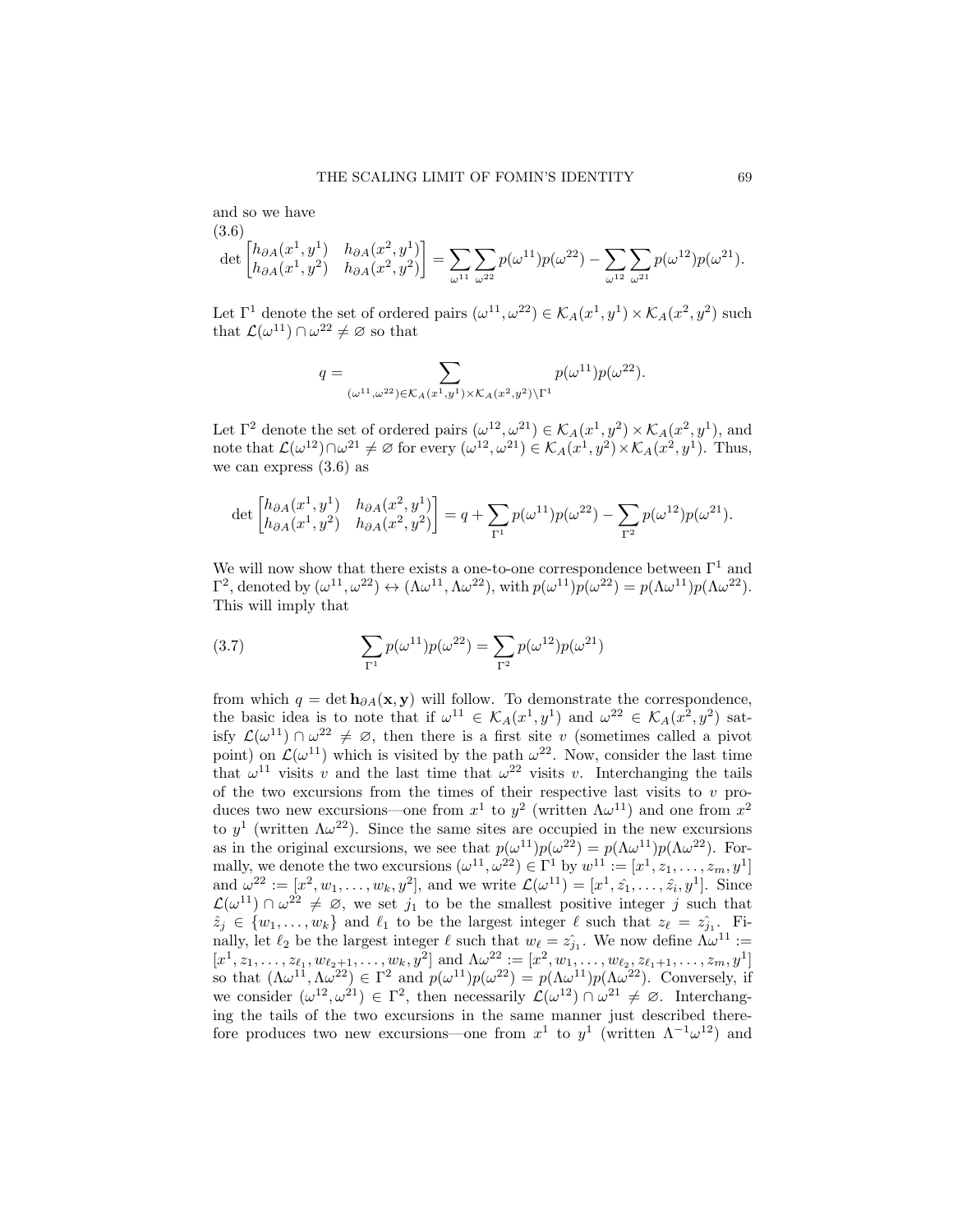one from  $x^2$  to  $y^2$  (written  $\Lambda^{-1}\omega^{21}$ )—such that  $\mathcal{L}(\Lambda^{-1}\omega^{12}) \cap \Lambda^{-1}\omega^{21} \neq \emptyset$  and  $p(\omega^{12})p(\omega^{21}) = p(\Lambda^{-1}\omega^{12})p(\Lambda^{-1}\omega^{21})$ . This establishes the bijection between  $\Gamma^1$ and  $\Gamma^2$ , establishes (3.7) from which  $q = \det h_{\partial A}(x, y)$  follows, and completes the proof of the theorem.  $\Box$ 

REMARK 3.4. Fomin's identity (Theorem 3.1) as originally proved [4] holds more generally for stationary Markov processes on discrete state spaces. The proof we present here of Theorem 3.3 for the special case of two paths in  $\mathbb{Z}^2$ holds with only minor modifications for two paths in  $\mathbb{Z}^d$ .

4. A brief introduction to SLE. The Schramm–Loewner evolution (SLE) is a one-parameter family of random growth processes introduced in 1999 by O. Schramm [15] while considering possible scaling limits of loop-erased random walk. Since then a number of introductions to SLE have been written for a range of audiences. These include lecture notes by I. Gruzberg [5] and W. Werner [16], and a book by G. Lawler [10]. The purpose of this section (as the title suggests) is to provide a brief introduction. At times we will be a little casual sacrificing precision for intuition; the interested reader can find precise details in [10].

Let  $\mathbb{H} = \{z \in \mathbb{C} : \Im(z) > 0\}$  denote the upper half plane, and consider a simple (non-self-intersecting) curve  $\gamma: [0, \infty) \to \overline{\mathbb{H}}$  with  $\gamma(0) = 0$  and  $\gamma(0, \infty) \subset \mathbb{H}$ . For every fixed  $t \geq 0$ , the slit plane  $\mathbb{H}_t := \mathbb{H} \setminus \gamma(0, t]$  is simply connected and so by the Riemann mapping theorem, there exists a conformal transformation  $g_t: \mathbb{H}_t \to \mathbb{H}$ . The map  $g_t$  is not unique, but we choose the unique one satisfying the hydrodynamic normalization  $g_t(z) - z \to 0$  as  $z \to \infty$ . It then follows that  $g_t$  can be expanded as

(4.1) 
$$
g_t(z) = z + \frac{b(t)}{z} + O(|z|^{-2}), \quad z \to \infty,
$$

where  $b(t) = \text{hcap}(\gamma(0, t))$  is the *half-plane capacity* of  $\gamma$  up to time t. The halfplane capacity is related to how likely a Brownian motion starting from infinity is to hit the curve before hitting the real line  $\mathbb{R}$ . If  $B_t$  is a two-dimensional Brownian motion, then

$$
{\rm hcap}\big(\gamma(0,t]\big):=\lim_{y\to\infty}y\mathbb{E}[\Im(B_\tau)|B_0=iy]
$$

where  $\tau$  is the first time that the Brownian motion hits either  $\gamma(0, t]$  or R.

For a slit plane such as  $\mathbb{H}_t = \mathbb{H} \setminus \gamma(0, t]$ , the map  $g_t$  can be extended continuously to the boundary point  $\gamma(t)$  of  $\partial \mathbb{H}_t$ . With no additional assumptions on the simple curve  $\gamma$ , it can be shown that there is a unique point  $U_t \in \mathbb{R}$  for all  $t \geq 0$  with  $U_t := g_t(\gamma(t))$  and that the function  $t \mapsto U_t$  is continuous. The notation is illustrated in Figure 1.

The evolution of the curve  $\gamma(t)$ , or more precisely, the evolution of the conformal transformations  $g_t: \mathbb{H}_t \to \mathbb{H}$ , can be described by a differential equation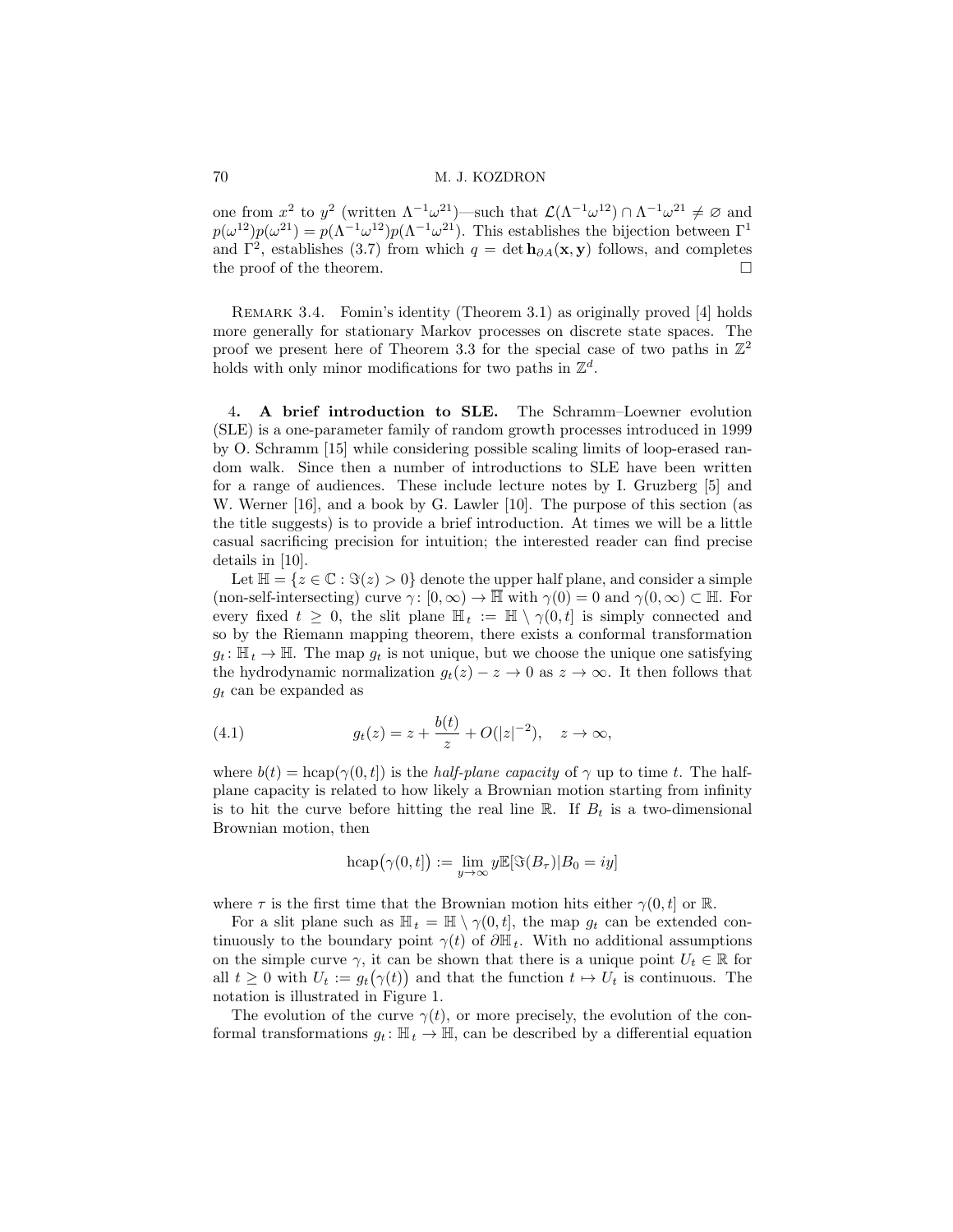

*Figure 1*: The curve  $\gamma: [0, \infty) \to \overline{\mathbb{H}}$  and the map  $g_t: \mathbb{H}_t \to \mathbb{H}$ .

involving  $U_t$ . This is due to C. Loewner who showed in 1923 that if  $\gamma$  is a curve as above such that its half-plane capacity  $b(t)$  is  $C^1$  and  $b(t) \to \infty$  as  $t \to \infty$ , then for  $z \in \mathbb{H}$  with  $z \notin \gamma[0,\infty)$ , the conformal transformations  $\{g_t(z), t \geq 0\}$ satisfy the partial differential equation

(4.2) 
$$
\frac{\partial}{\partial t}g_t(z) = \frac{\dot{b}(t)}{g_t(z) - U_t}, \quad g_0(z) = z.
$$

Note that if  $b(t) \in C^1$  is an increasing function, then we can reparametrize the curve  $\gamma$  so that hcap $(\gamma(0,t]) = b(t)$ . This is the so-called parametrization by capacity and will be convenient for our purposes.

The obvious thing to do now is to start with a continuous function  $t \mapsto U_t$  from  $[0,\infty)$  to R and solve the Loewner equation (4.2) for  $g_t$ . Ideally, we would like to solve (4.2) for  $g_t$ , define simple curves  $\gamma(t)$ ,  $t \ge 0$ , by setting  $\gamma(t) = g_t^{-1}(U_t)$ , and have  $g_t$  map  $\mathbb{H} \setminus \gamma(0, t]$  conformally onto  $\mathbb{H}$ . Although this is the correct intuition, it is not quite precise because we see from the denominator on the right-side of (4.2) that problems can occur if  $g_t(z) - U_t = 0$ . Formally, if we let  $T<sub>z</sub>$  be the supremum of all t such that the solution to (4.2) is well-defined up to time t with  $g_t(z) \in \mathbb{H}$ , and we define  $\mathbb{H}_t = \{z : T_z > t\}$ , then  $g_t$  is the unique conformal transformation of  $\mathbb{H}_t$  onto  $\mathbb{H}$  with  $g_t(z) - z \to 0$  as  $t \to \infty$  and has expansion as in (4.1).

The novel idea of Schramm was to take the continuous function  $U_t$  to be a one-dimensional Brownian motion starting at 0 with variance parameter  $\kappa > 0$ . This leads to the following definition. The chordal Schramm–Loewner evolution with parameter  $\kappa \geq 0$  with the standard parametrization (or simply  $\text{SLE}_{\kappa}$ ) is the random collection of conformal maps  $\{g_t, t \geq 0\}$  obtained by solving the initial value problem

$$
\frac{\partial}{\partial t}g_t(z) = \frac{2}{g_t(z) - \sqrt{\kappa}W_t}, \quad g_0(z) = z,
$$

where  $W_t$  is a standard one-dimensional Brownian motion.

The question is now whether or not there exists a curve associated with the maps  $g_t$ . The answer is yes, although describing this curve requires the following deep theorem.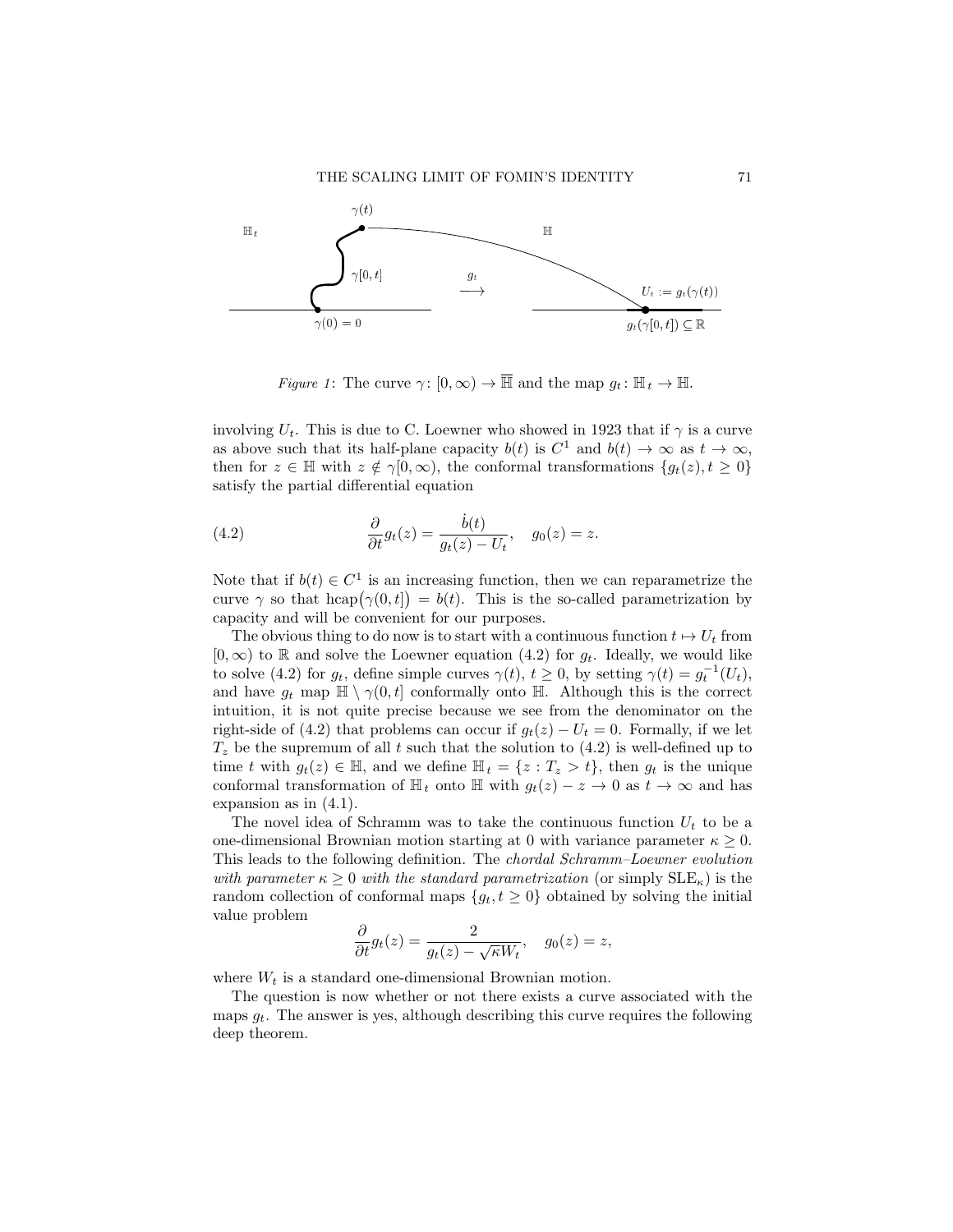- If  $0 < \kappa \leq 4$ , then there exists a random simple curve  $\gamma : [0, \infty) \to \overline{\mathbb{H}}$  with  $\gamma(0) = 0$  and  $\gamma(0, \infty) \subset \mathbb{H}$ . (That is, the curve never re-visits R.) Furthermore, the maps  $g_t$  obtained by solving  $(4.2)$  are conformal transformations of  $\mathbb{H} \setminus \gamma(0, t]$  onto  $\mathbb{H}$ . For this range of  $\kappa$ , our intuition matches the theory!
- For  $4 < \kappa < 8$ , there exists a random curve  $\gamma: [0, \infty) \to \overline{\mathbb{H}}$ . These curves have double points and they do hit R, but they never cross themselves! As such,  $\mathbb{H} \setminus \gamma(0, t]$  is not simply connected. However,  $\mathbb{H} \setminus \gamma(0, t]$  does have a unique connected component containing  $\infty$ . This is  $\mathbb{H}_t$  and the maps  $g_t$  are conformal transformations of  $\mathbb{H}_t$  onto  $\mathbb{H}$ . We think of  $\mathbb{H}_t = \mathbb{H} \setminus K_t$  where  $K_t$ is the hull of  $\gamma(0, t]$  visualized by taking  $\gamma(0, t]$  and filling in the holes. In the case  $0 < \kappa \leq 4$  where the curve is simple, we have  $K_t = \gamma(0, t]$ .
- For  $\kappa \geq 8$ , there exists a random curve  $\gamma: [0, \infty) \to \mathbb{H}$  which is space-filling! Furthermore, it has double points, but does not cross itself! As in the case  $4 < \kappa < 8$ , the maps  $g_t$  are conformal transformations of  $\mathbb{H}_t = \mathbb{H} \setminus K_t$  onto  $\mathbb{H}$ where  $K_t$  is the hull of  $\gamma(0, t]$ .

The case  $\kappa \neq 8$  was established by S. Rohde and O. Schramm [14] while the case  $\kappa = 8$  was proved by G. Lawler, O. Schramm, and W. Werner [11]. As a result of this, we also refer to the curve  $\gamma$  as chordal  $\text{SLE}_\kappa$ . It is worth mentioning that SLE paths are extremely rough. It has been shown by V. Beffara [2] that the Hausdorff dimension of a chordal  $SLE_{\kappa}$  path is min $\{1+\kappa/8, 2\}$ . The Java applet simulation of SLE at http://stat.math.uregina.ca/∼kozdron/Simulations works particularly well for  $0 < \kappa < 4$ .

Since there exists a curve  $\gamma$  associated with the maps  $g_t$ , it is possible to reparametrize it. As such, it can be shown that if  $W_t$  is a standard onedimensional Brownian motion, then the solution to the initial value problem

(4.3) 
$$
\frac{\partial}{\partial t}g_t(z) = \frac{2/\kappa}{g_t(z) - W_t}, \quad g_0(z) = z,
$$

is chordal  $\text{SLE}_{\kappa}$  parametrized so that  $\text{hcap}(\gamma(0,t]) = 2t/\kappa$ . For further details on this point, see [10, Remark 6.7].

Finally, we would like to mention that chordal SLE as we have defined it can also be thought of as a probability measure on paths in the upper half plane <sup>H</sup> connecting the boundary points 0 and <sup>∞</sup>. SLE is conformally invariant and so we can define chordal  $\text{SLE}_\kappa$  in any simply connected domain D connecting distinct boundary points z and w to be the image of chordal  $SLE_{\kappa}$  in  $\mathbb{H}$  from 0 to  $\infty$  under a conformal transformation from  $\mathbb H$  onto D sending  $0 \mapsto z$  and  $\infty \mapsto w.$ 

As already noted, O. Schramm introduced SLE in 1999 while considering possible scaling limits of loop-erased random walk. Considerations from statistical mechanics suggested that the limit should be a random simple curve satisfying a type of conformal invariance property. Shortly thereafter, it was proved by G. Lawler, O. Schramm, and W. Werner [11] that, in fact, the scaling limit of loop-erased random walk can be given by SLE with parameter  $\kappa = 2$ . (To give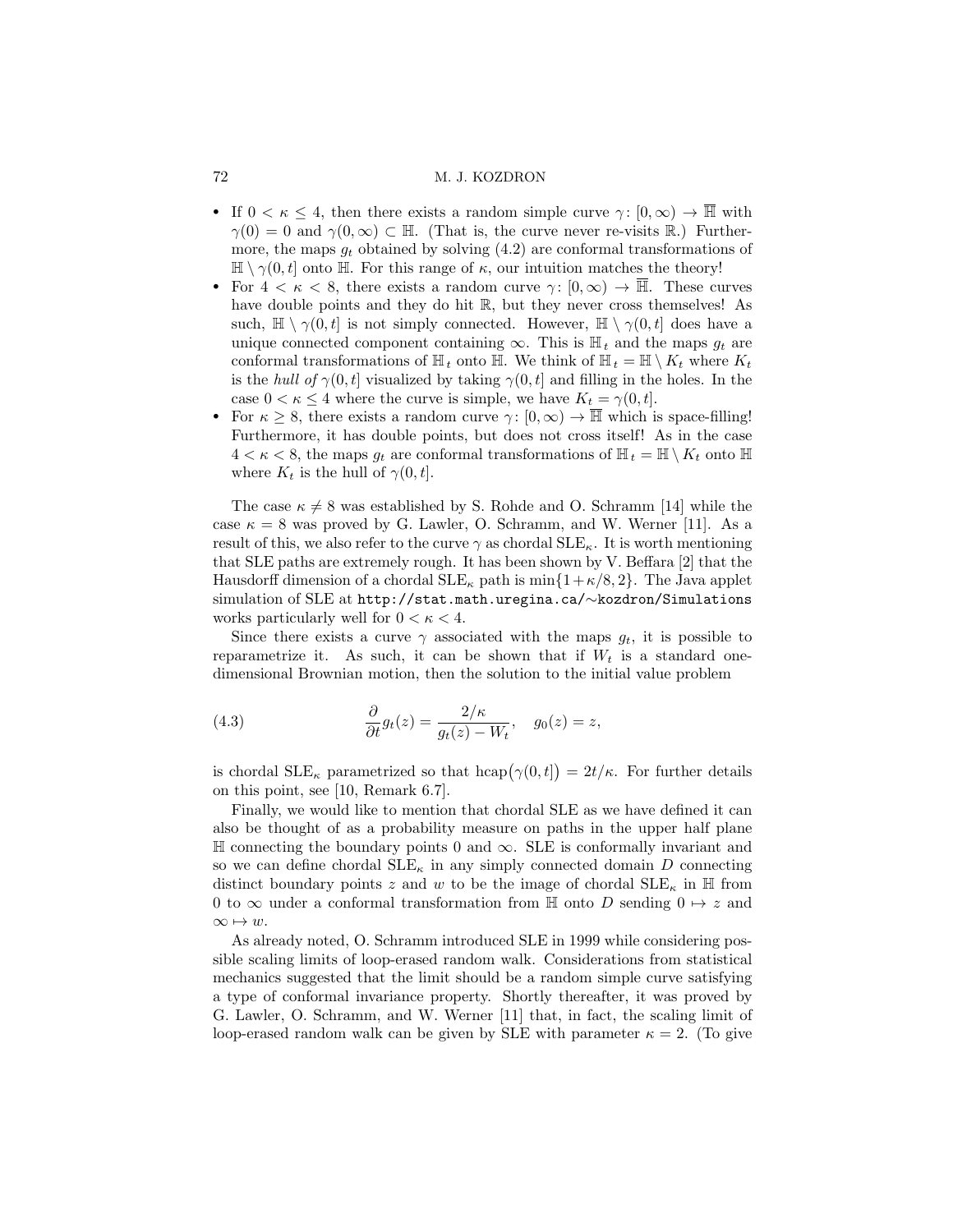the precise technical details of the proof, they actually considered a slightly different version of SLE known as radial SLE which is a measure on paths connecting an interior point to a boundary point. The extension of showing convergence of loop-erased random walk to chordal  $SLE<sub>2</sub>$  will appear as part of the Ph.D. dissertation of F. Johansson of KTH Stockholm.)

5. Review of the excursion Poisson kernel. The excursion Poisson kernel is formally defined as the normal derivative of the usual Poisson kernel. However, it is also the mass of the Brownian excursion measure (which itself is the scaling limit of simple random walk excursion measure), and the original motivation for studying the excursion Poisson kernel was in this context. Further details may be found in [6] and [7].

Suppose that  $D \subset \mathbb{C}$  is a simply connected Jordan domain and that  $\partial D$  is locally analytic at x and y. The excursion Poisson kernel is defined as

$$
H_{\partial D}(x,y) := \lim_{\varepsilon \to 0} \frac{1}{\varepsilon} H_D(x + \varepsilon \mathbf{n}_x, y)
$$

where  $H_D(z, y)$  for  $z \in D$  is the usual Poisson kernel, and  $\mathbf{n}_x$  is the unit normal at  $x$  pointing into  $D$ . The excursion Poisson kernel satisfies the following important conformal covariance property; see [7, Proposition 2.11]. If  $f: D \to D'$ is a conformal transformation where  $D' \subset \mathbb{C}$  is also a simply connected Jordan domain, and  $\partial D'$  is locally analytic at  $f(x)$ ,  $f(y)$ , then

(5.1) 
$$
H_{\partial D}(x,y) = |f'(x)| |f'(y)| H_{\partial D'}(f(x), f(y)).
$$

Explicit formulæ are known when  $D = \mathbb{D}$ , the unit disk, or  $D = \mathbb{H}$ , namely

$$
H_{\partial \mathbb{D}}(x, y) = \frac{1}{\pi |y - x|^2} = \frac{1}{2\pi (1 - \cos(\arg y - \arg x))}
$$

and

(5.2) 
$$
H_{\partial \mathbb{H}}(x, y) = \frac{1}{\pi (y - x)^2}.
$$

Suppose now that  $x^1, \ldots, x^n, y^1, \ldots, y^n$  are distinct boundary points at which  $\partial D$  is locally analytic, let  $f: D \to D'$  be a conformal transformation, and assume that  $\partial D'$  is also locally analytic at  $f(x^1), \ldots, f(x^n), f(y^1), \ldots, f(y^n)$ . It follows [7, Proposition 2.16] that if  $\mathbf{H}_{\partial D}(\mathbf{x}, \mathbf{y}) := [H_{\partial D}(x^i, y^{\ell})]_{1 \leq i,\ell \leq n}$  denotes the  $n \times n$ hitting matrix

$$
\mathbf{H}_{\partial D}(\mathbf{x}, \mathbf{y}) := \begin{bmatrix} H_{\partial D}(x^1, y^1) & \cdots & H_{\partial D}(x^1, y^n) \\ \vdots & \ddots & \vdots \\ H_{\partial D}(x^n, y^1) & \cdots & H_{\partial D}(x^n, y^n) \end{bmatrix}
$$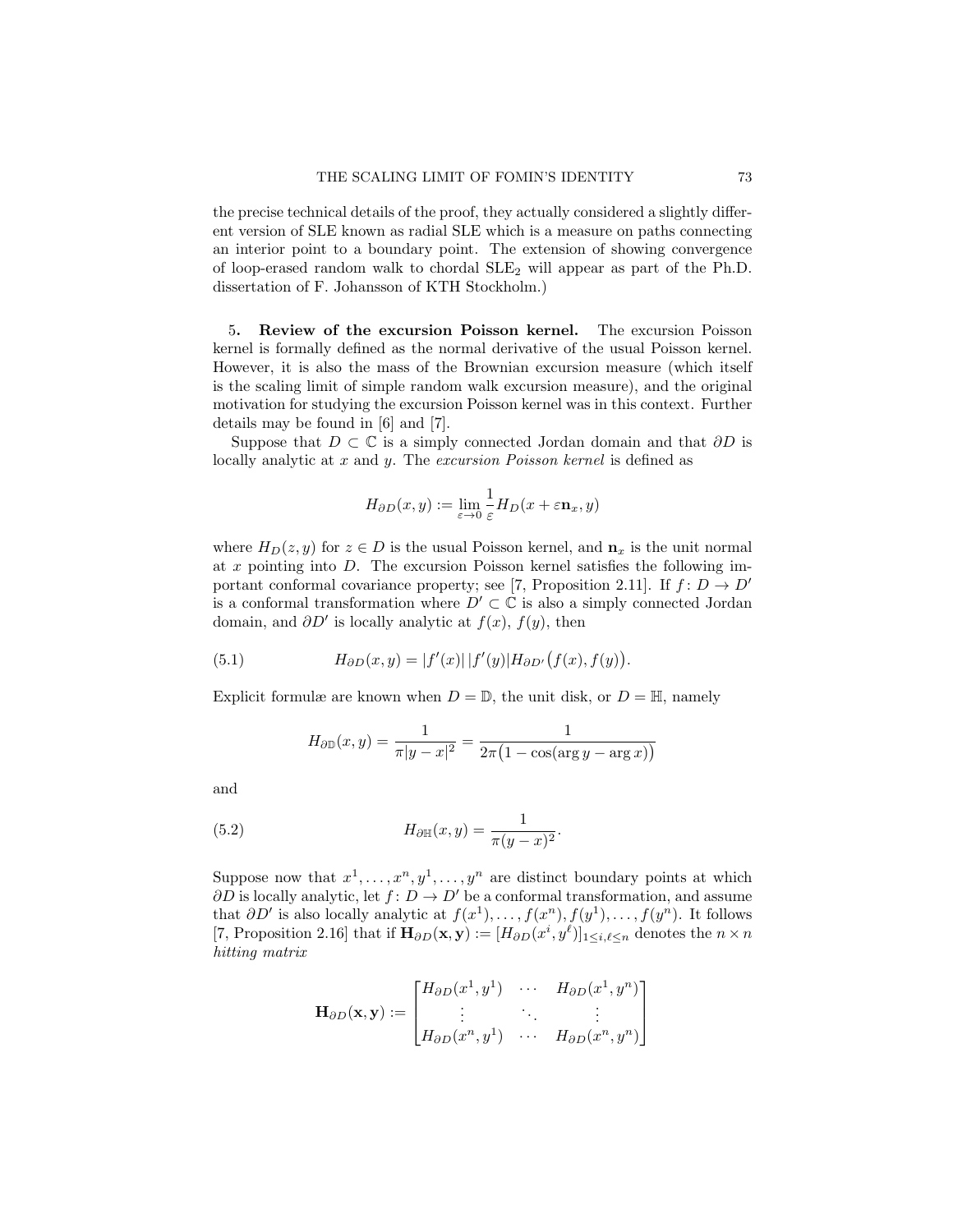then

(5.3) 
$$
\det \mathbf{H}_{\partial D}(\mathbf{x}, \mathbf{y}) = \left( \prod_{j=1}^n |f'(x^j)| |f'(y^j)| \right) \det \left[ H_{\partial D'}(f(x^i), f(y^{\ell})) \right]_{1 \le i, \ell \le n}.
$$

It now follows from (5.1) and (5.3) that

(5.4) 
$$
\frac{\det \mathbf{H}_{\partial D}(\mathbf{x}, \mathbf{y})}{\prod\limits_{i=1}^{n} H_{\partial D}(x^{i}, y^{i})}
$$

is a conformal invariant.

It is worth noting that  $H_{\partial D}(x, y)$  can be defined even if  $\partial D$  is not locally analytic at x, y. Simply let  $f: \mathbb{D} \to D$  and take

$$
H_{\partial D}(x,y) := |f'(f^{-1}(x))|^{-1} |f'(f^{-1}(y))|^{-1} H_{\partial D}(f^{-1}(x), f^{-1}(y)).
$$

The reader will no doubt notice the similarities between the Brownian motion functional (5.4) and the simple random walk functional (3.4). The first approach to establishing a scaling limit of Fomin's identity [7] involved showing that an appropriate limit of (3.4) existed as the lattice spacing  $\delta \to 0$ . In fact, as an extension of that work, it is shown in [6] that simple random walk excursion measure converges to Brownian excursion measure on any simply connected domain with Jordan boundary.

6. The non-intersection probability of  $SLE<sub>2</sub>$  and Brownian motion. Since Fomin's identity allows us to calculate the probability that loop-erased random walk and simple random walk do not intersect, the natural continuous analogue is the probability that  $SLE<sub>2</sub>$  and Brownian motion do not intersect.

Suppose that  $\gamma: [0, \infty) \to \overline{\mathbb{H}}$  is a chordal SLE<sub>2</sub> from 0 to  $\infty$  in  $\mathbb{H}$ . Suppose further that  $0 < x < y < \infty$  are real numbers and let  $\beta: [0, t_\beta] \to \overline{\mathbb{H}}$  be a Brownian excursion from x to y in H. Hence, our goal is to determine  $\mathbf{P}\{\gamma[0,\infty)\cap\gamma\}$  $\beta[0, t_\beta] = \varnothing$  and show that it can be expressed in terms of the determinant of the Brownian excursion hitting matrix; see Figure 2. Notice the similarity between the following theorem which may be called Fomin's identity for  $SLE<sub>2</sub>$ and Theorem 3.3. The proof we include is an expanded version (giving all the details) of the one in [8].

THEOREM 6.1 (Fomin's Identity for SLE<sub>2</sub>). If x,  $y \in \mathbb{R}$  with  $0 < x < y <$  $\infty$  and that  $\gamma$ ,  $\beta$  are as above, then

(6.1) 
$$
\mathbf{P}\{\gamma[0,\infty)\cap\beta[0,t_{\beta}]=\varnothing\}=\frac{\det\mathbf{H}_{\partial\mathbb{D}}(f(\mathbf{x}),f(\mathbf{y}))}{H_{\partial\mathbb{D}}(f(0),f(\infty))H_{\partial\mathbb{D}}(f(x),f(y))}
$$

where  $f: \mathbb{H} \to \mathbb{D}$  is a conformal transformation.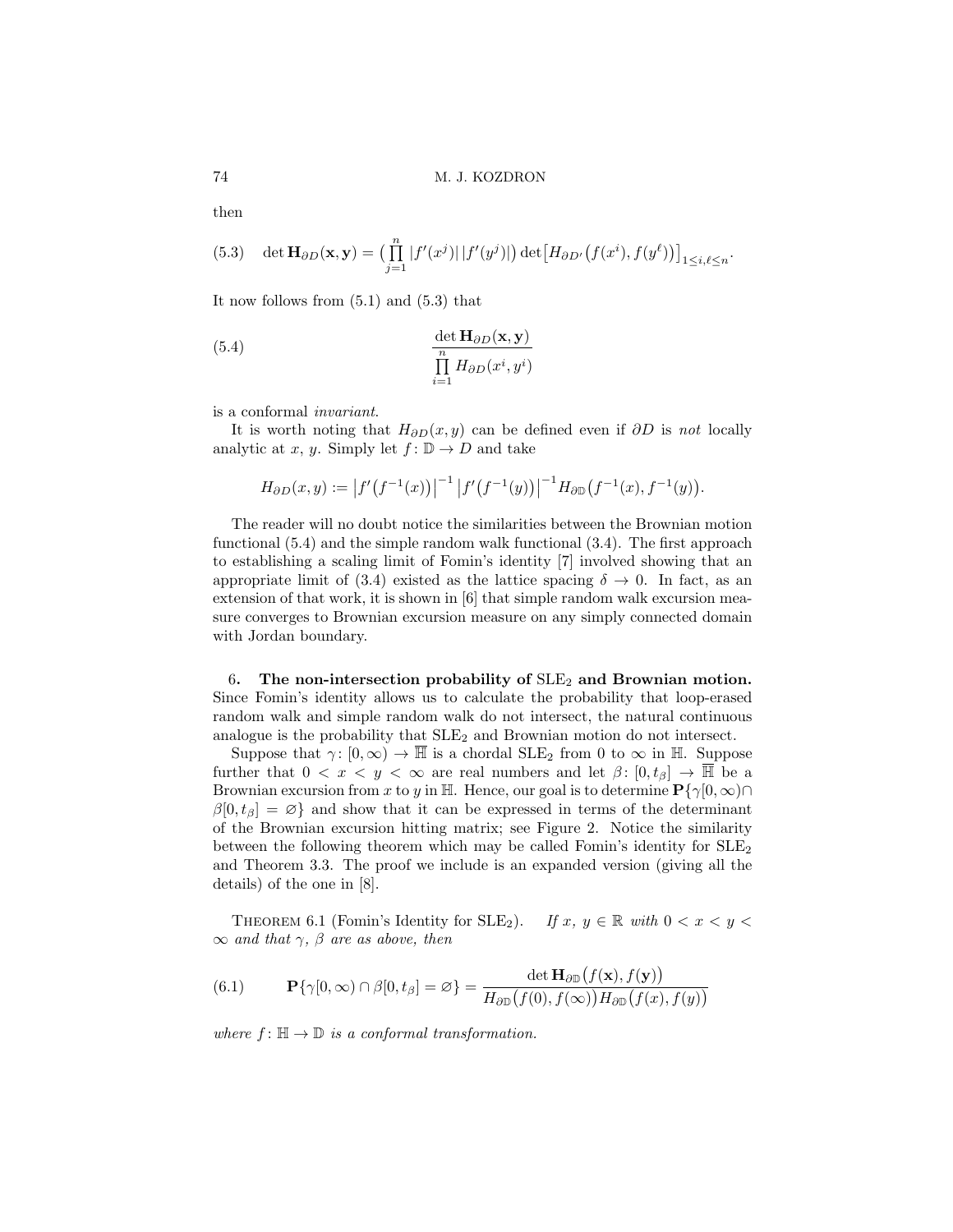

*Figure 2*: Schematic representation of  $\mathbf{P}\{\gamma[0,\infty) \cap \beta[0,t_\beta] = \varnothing\}.$ 

Our strategy for establishing this result will be as follows. We will first determine an explicit expression for  $\mathbf{P}\{\gamma[0,\infty)\cap\beta[0,t_\beta]=\varnothing\}$ , and we will then show that this explicit expression is the same as the right side of (6.1).

**PROOF.** For every  $0 < t < \infty$ , let  $\mathbb{H}_t$  denote the slit-plane  $\mathbb{H}_t = \mathbb{H} \setminus \gamma(0, t]$ which implies that

$$
\mathbf{P}\{\gamma[0,t]\cap\beta[0,t_\beta]=\varnothing\}=\mathbb{E}\Big[\frac{H_{\partial\mathbb{H}_t}(x,y)}{H_{\partial\mathbb{H}}(x,y)}\Big].
$$

Therefore, letting  $t \to \infty$  we conclude that

$$
(6.2) \quad \mathbf{P}\{\gamma[0,\infty)\cap\beta[0,t_{\beta}]=\varnothing\}=\lim_{t\to\infty}\mathbb{E}\Big[\frac{H_{\partial\mathbb{H}_t}(x,y)}{H_{\partial\mathbb{H}}(x,y)}\Big]=\mathbb{E}\Big[\lim_{t\to\infty}\frac{H_{\partial\mathbb{H}_t}(x,y)}{H_{\partial\mathbb{H}}(x,y)}\Big].
$$

Let  $g_t: \mathbb{H}_t \to \mathbb{H}$  be the unique conformal transformation satisfying the hydrodynamic normalization  $g_t(z) - z = o(1)$  as  $z \to \infty$ . As indicated in Section 4, it is well-known that  $g_t$  satisfies the chordal Loewner equation, namely

(6.3) 
$$
\frac{\partial}{\partial t}g_t(z) = \frac{1}{g_t(z) + W_t}, \quad g_0(z) = z,
$$

where  $W_t$  is a standard Brownian motion. (This follows from  $(4.3)$  by noting that if  $W_t$  is a standard Brownian motion, then so too is  $-W_t$ .) We now map  $\mathbb{H}_t$  to  $\mathbb{H}$  by  $g_t$  and use conformal covariance (5.1) to conclude that  $H_{\partial \mathbb{H}_t}(x, y) =$  $g_t'(x)g_t'(y)H_{\partial\mathbb{H}}(g_t(x),g_t(y))$  and so

$$
(6.4) \quad \frac{H_{\partial \mathbb{H}_t}(x,y)}{H_{\partial \mathbb{H}}(x,y)} = \frac{g'_t(x)g'_t(y)H_{\partial \mathbb{H}}(g_t(x), g_t(y))}{H_{\partial \mathbb{H}}(x,y)} = (y-x)^2 \cdot \frac{g'_t(x)g'_t(y)}{(g_t(y) - g_t(x))^2}
$$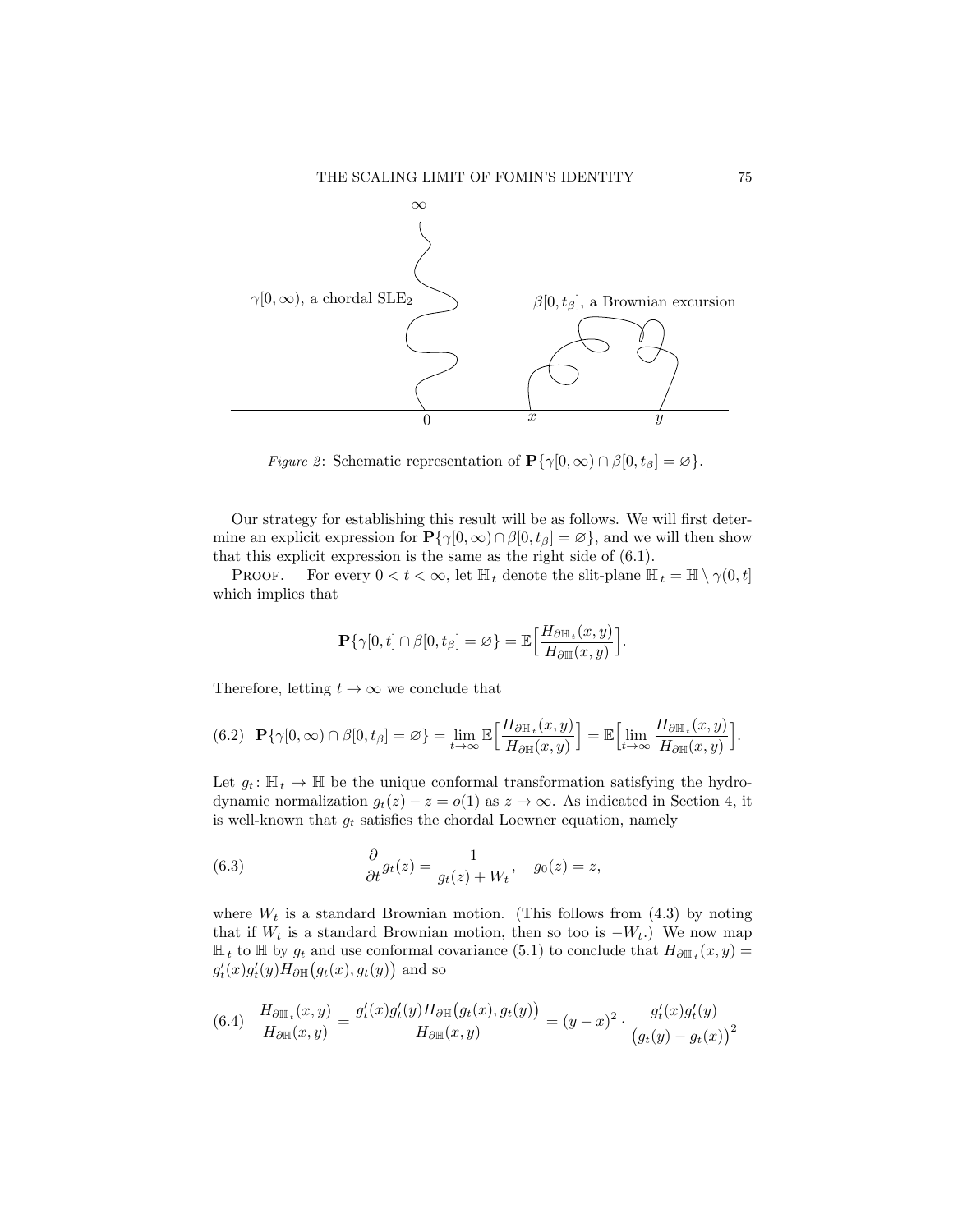where the last equality follows from the explicit form of  $H_{\partial \mathbb{H}}$  in (5.2). Let

$$
J_t := \frac{g'_t(x)g'_t(y)}{(g_t(y) - g_t(x))^2} \text{ and set } J_\infty := \lim_{t \to \infty} J_t.
$$

To be consistent with notation in other papers (such as [8]), let  $\tilde{H}^*(x,y) :=$  $\mathbf{P}\{\gamma[0,\infty)\cap\beta[0,t_\beta]=\varnothing\}$  so that  $(6.2)$  and  $(6.4)$  give

(6.5) 
$$
\tilde{H}^*(x, y) = (y - x)^2 \mathbb{E} \Big[ \lim_{t \to \infty} \frac{g'_t(x) g'_t(y)}{(g_t(y) - g_t(x))^2} \Big] = (y - x)^2 \mathbb{E} \Big[ \lim_{t \to \infty} J_t \Big] = (y - x)^2 \mathbb{E} \Big[ J_\infty \Big].
$$

Since our goal is to compute  $\tilde{H}^*(x, y)$  we will derive a differential equation for  $\tilde{H}^*(x, y)$ . Let  $X_t := g_t(x) + W_t$  and  $Y_t := g_t(y) + W_t$  where  $g_t$  and  $W_t$  are as in (6.3) so that

$$
dX_t = \frac{1}{X_t}dt + dW_t \quad \text{and} \quad dY_t = \frac{1}{Y_t}dt + dW_t.
$$

Some routine calculations give

$$
\frac{\partial}{\partial t}[\log g_t'(x)] = -\frac{1}{X_t^2}, \quad \frac{\partial}{\partial t}[\log g_t'(y)] = -\frac{1}{Y_t^2},
$$

$$
\frac{\partial}{\partial t}[\log (g_t(y) - g_t(x))] = -\frac{1}{X_t Y_t},
$$

and so we see that

$$
J_t = \exp\{\log J_t\} = J_0 \exp\left\{ \int_0^t \frac{\partial}{\partial s} [\log J_s] ds \right\}
$$

$$
= \frac{1}{(y - x)^2} \exp\left\{-\int_0^t \left(\frac{1}{X_s} - \frac{1}{Y_s}\right)^2 ds \right\}
$$

since

$$
J_0 = \frac{g'_0(x)g'_0(y)}{(g_0(y) - g_0(x))^2} = \frac{1}{(y-x)^2}.
$$

Hence (6.5) implies that

$$
\tilde{H}^*(x,y) = \mathbb{E}\Big[\exp\Big\{-\int_0^\infty \Big(\frac{1}{X_s}-\frac{1}{Y_s}\Big)^2\,ds\Big\}\Big].
$$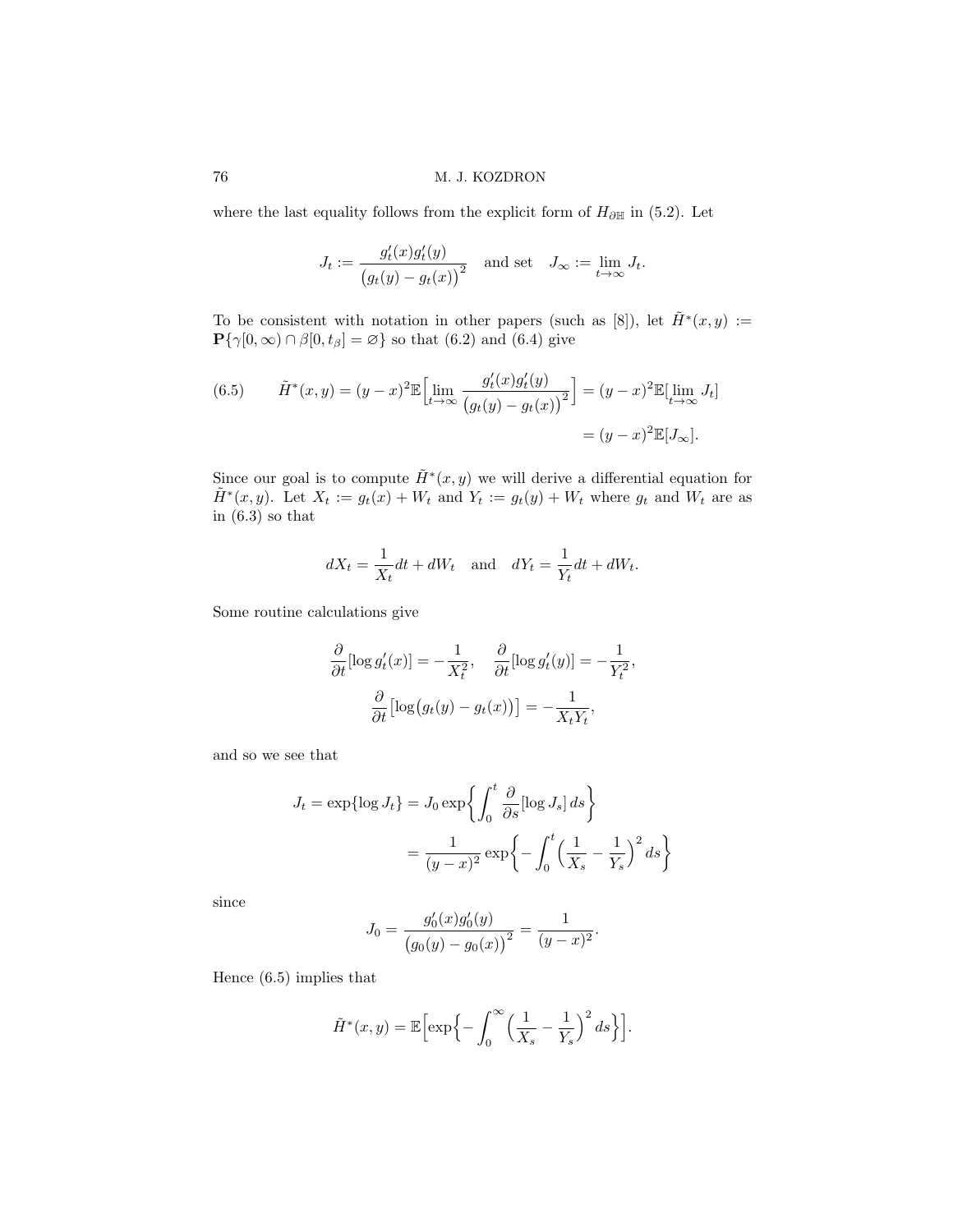It now follows from the (usual) Markov property that  $J_t\tilde{H}^*(X_t,Y_t)$  is a martingale. That is, if  $M_t := \mathbb{E}[J_{\infty}|\mathcal{F}_t]$  so that  $M_t$  is a martingale, then

$$
M_t = \mathbb{E}\Big[\frac{1}{(y-x)^2} \exp\Big\{-\int_0^\infty \Big(\frac{1}{X_s} - \frac{1}{Y_s}\Big)^2 ds\Big\} \Big| \mathcal{F}_t\Big]
$$
  
= 
$$
\frac{1}{(y-x)^2} \exp\Big\{-\int_0^t \Big(\frac{1}{X_s} - \frac{1}{Y_s}\Big)^2 ds\Big\} \mathbb{E}\Big[\exp\Big\{-\int_t^\infty \Big(\frac{1}{X_s} - \frac{1}{Y_s}\Big)^2 ds\Big\} \Big| \mathcal{F}_t\Big]
$$
  
= 
$$
J_t \tilde{H}^*(X_t, Y_t).
$$

Itô's formula at  $t = 0$  now implies that

(6.6) 
$$
-\left(\frac{1}{x} - \frac{1}{y}\right)^2 \tilde{H}^* + \frac{1}{x} \frac{\partial \tilde{H}^*}{\partial x} + \frac{1}{y} \frac{\partial \tilde{H}^*}{\partial y} + \frac{1}{2} \frac{\partial^2 \tilde{H}^*}{\partial x^2} + \frac{1}{2} \frac{\partial^2 \tilde{H}^*}{\partial y^2} + \frac{\partial^2 \tilde{H}^*}{\partial x \partial y} = 0
$$

Since the probability in question only depends on the ratio  $x/y$ , we see that  $\tilde{H}^*(x, y) = \phi(x/y)$  for some function  $\phi$ . Thus, we find

$$
\frac{\partial \tilde{H}^*}{\partial x} = y^{-1} \phi'(x/y), \quad \frac{\partial \tilde{H}^*}{\partial y} = -xy^{-2} \phi'(x/y),
$$

$$
\frac{\partial^2 \tilde{H}^*}{\partial x^2} = y^{-2} \phi''(x/y), \quad \frac{\partial^2 \tilde{H}^*}{\partial y^2} = 2xy^{-3} \phi'(x/y) + x^2 y^{-4} \phi''(x/y),
$$

$$
\frac{\partial^2 \tilde{H}^*}{\partial x \partial y} = -y^{-2} \phi'(x/y) - xy^{-3} \phi''(x/y),
$$

so that after substituting into (6.6), multiplying by  $y^2$ , letting  $u = x/y$ , and combining terms, we have

(6.7) 
$$
u^{2}(1-u)^{2}\phi''(u) + 2u(1-u)\phi'(u) - 2(1-u)^{2}\phi(u) = 0.
$$

Observe, however, that (6.7) is equivalent to

(6.8) 
$$
u^{2}(1-u)\phi''(u) + 2u\phi'(u) - 2(1-u)\phi(u) = 0
$$

since  $0 \lt u \lt 1$ . The second-order ordinary differential equation (6.8) has regular singular points at 0, 1, and  $\infty$ , and so we know that it is possible to transform it into a hypergeometric differential equation. By writing (6.8) as

(6.9) 
$$
\phi''(u) + \left[\frac{2}{u} - \frac{2}{u-1}\right] \phi'(u) + \left[\frac{2}{u^2(u-1)} - \frac{2}{u(u-1)}\right] \phi(u) = 0
$$

we see that we have a case of Riemann's differential equation whose complete set of solutions (see (15.6.1) and (15.6.3) of [1]) can be denoted by Riemann's P-function

$$
\phi(u) = P\begin{Bmatrix} 0 & \infty & 1 \\ 1 & -2 & 3 & u \\ -2 & 1 & 0 \end{Bmatrix}.
$$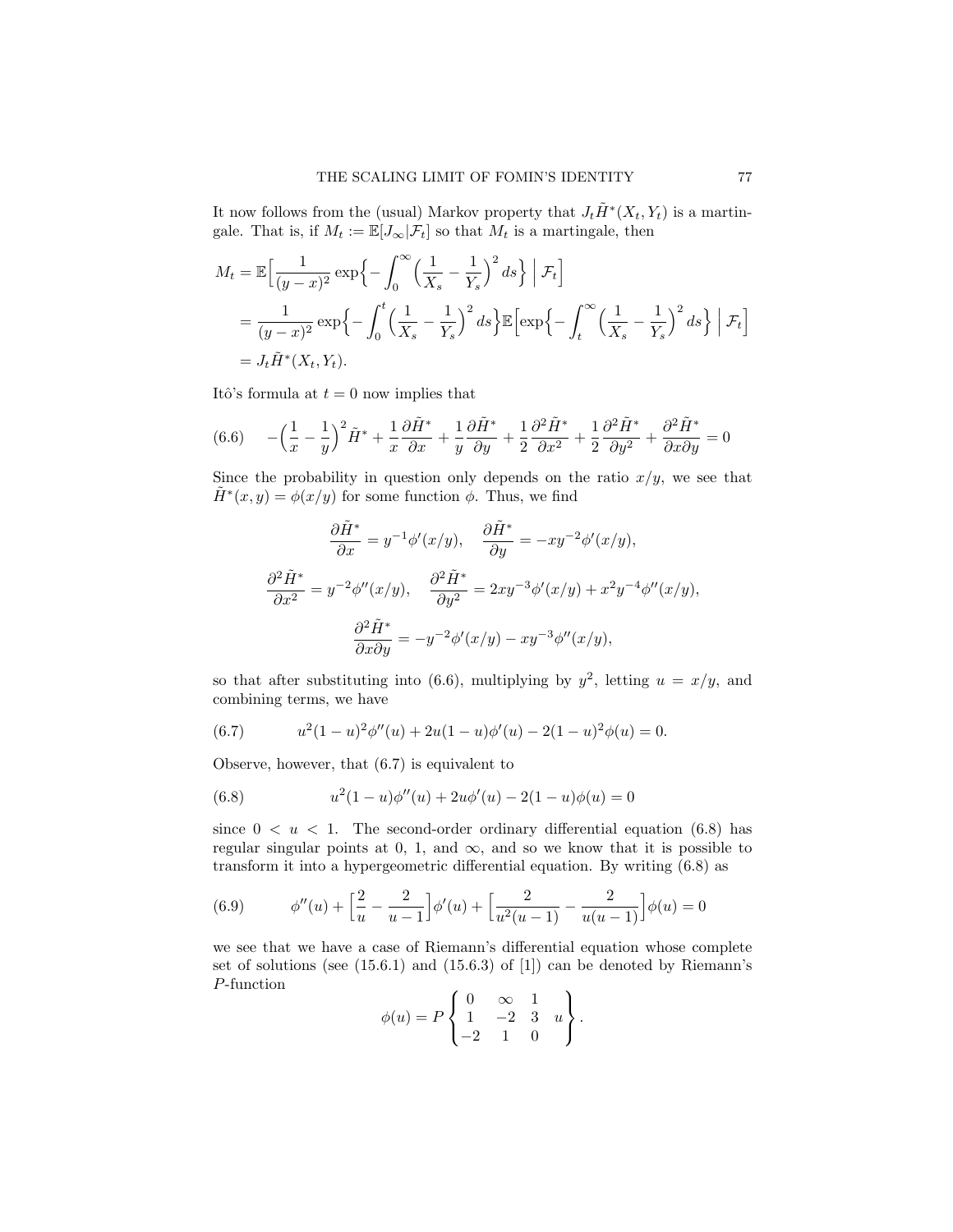By now considering (15.6.11) of [1], the transformation formula for Riemann's P-function for reduction to the hypergeometric function, we see that the appropriate change-of-variables to apply is  $\psi(u) := u^{-1}(1-u)^{-3}\phi(u)$  noting that this is permitted by the constraint  $0 < u < 1$ . Thus, (6.8) implies

(6.10) 
$$
u(1-u)\psi''(u) + (4-8u)\psi'(u) - 10\psi(u) = 0.
$$

We see that  $(6.10)$  is now a well-known hypergeometric differential equation [1] whose general solution is given by

$$
\psi(u) = C_1 \frac{2-u}{(1-u)^3} + C_2 \frac{1-2u}{u^3(1-u)^3}.
$$

This implies that the general solution to (6.8) is  $\phi(u) = C_1 u(2-u) + C_2 u^{-2} (1-u)$ 2u). However, physical considerations dictate that  $\phi(u) \to 0$  as  $u \to 0^+$  and  $\phi(u) \to 1$  as  $u \to 1$ –, and so  $C_2 = 0$  and  $C_1 = 1$ . Thus,  $\phi(u) = u(2 - u)$  and so we find

(6.11) 
$$
\mathbf{P}\{\gamma[0,\infty) \cap \beta[0,t_{\beta}] = \varnothing\} = \tilde{H}^*(x,y) = \phi(x/y) = \frac{x}{y}\left(2-\frac{x}{y}\right).
$$

As already noted, the probability in question only depends on the ratio  $x/y$ , and so it suffices without loss of generality to assume that  $0 < x < 1$  and  $y = 1$ . Furthermore, we may assume that the conformal transformation  $f: \mathbb{H} \to \mathbb{D}$  is given by

(6.12) 
$$
f(z) = \frac{iz+1}{z+i},
$$

so that  $f(0) = -i$ ,  $f(y) = f(1) = 1$ ,  $f(\infty) = i$ , and

$$
f(x) = \left(\frac{2x}{x^2 + 1}\right) + i\left(\frac{x^2 - 1}{x^2 + 1}\right) = \exp\{-i\arctan\left(\frac{1 - x^2}{2x}\right)\}.
$$

Writing  $f(x) = e^{i\theta}$ , we find that

$$
\frac{\det \mathbf{H}_{\partial \mathbb{D}}(f(\mathbf{x}), f(\mathbf{y}))}{H_{\partial \mathbb{D}}(f(0), f(\infty))H_{\partial \mathbb{D}}(f(x), f(y))}
$$
\n
$$
=\frac{H_{\partial \mathbb{D}}(-i, i)H_{\partial \mathbb{D}}(e^{i\theta}, 1) - H_{\partial \mathbb{D}}(-i, 1)H_{\partial \mathbb{D}}(e^{i\theta}, i)}{H_{\partial \mathbb{D}}(-i, i)H_{\partial \mathbb{D}}(e^{i\theta}, 1)}
$$
\n
$$
=\frac{\frac{1}{2\pi(1 - \cos \pi)} \frac{1}{2\pi(1 - \cos \theta)} - \frac{1}{2\pi(1 - \cos(\frac{\pi}{2}))} \frac{1}{2\pi(1 - \cos(\frac{\pi}{2} + \theta))}}{\frac{1}{2\pi(1 - \cos \theta)} \frac{1}{2\pi(1 - \cos \theta)}}
$$
\n
$$
=\frac{2 \cos \theta + \sin \theta - 1}{1 + \sin \theta}.
$$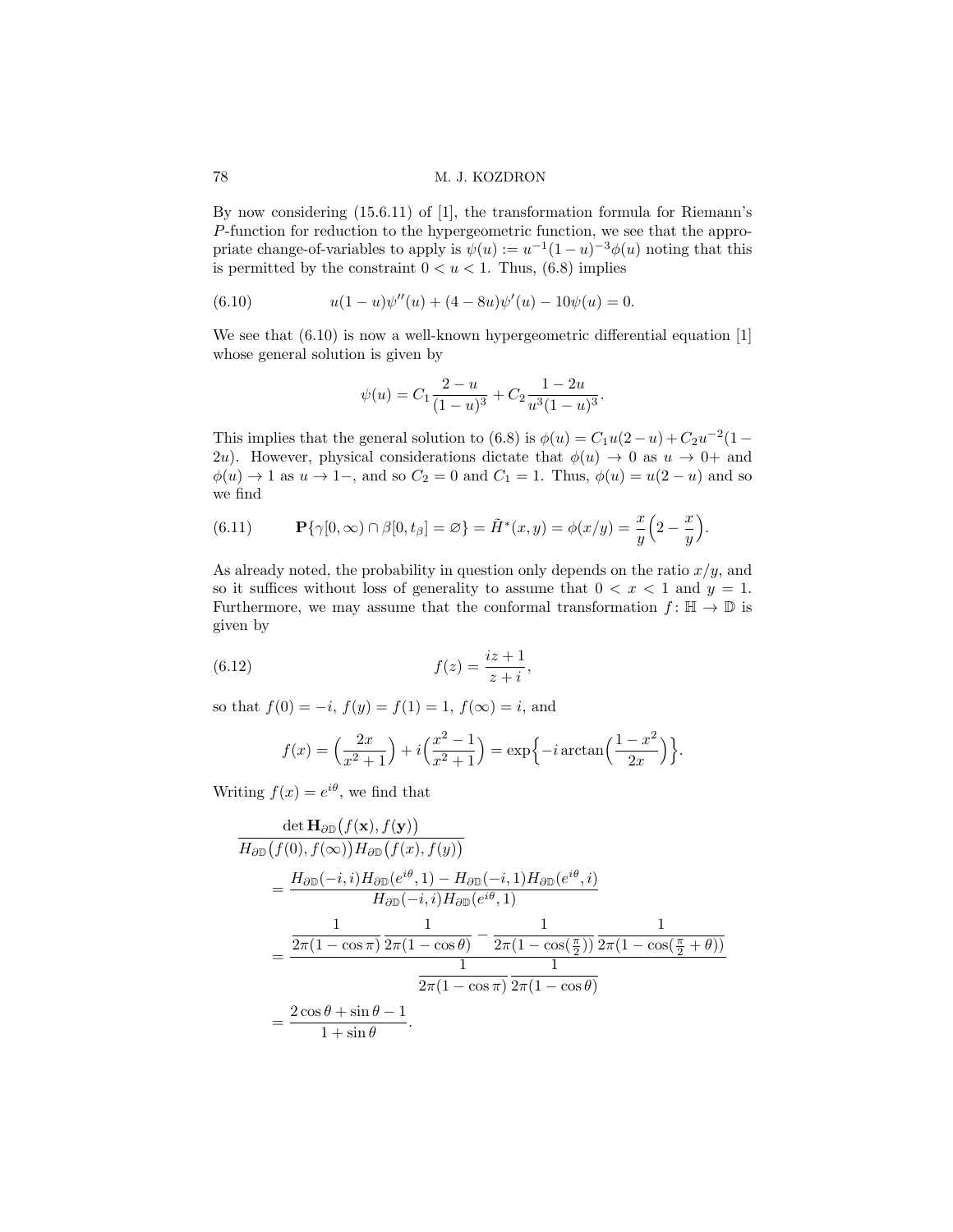Since  $\theta = -\arctan(\frac{1-x^2}{2x})$  $\frac{-x^2}{2x}$ ) we see that  $\cos \theta = \frac{2x}{x^2+1}$  and  $\sin \theta = \frac{1-x^2}{x^2+1}$  which upon substitution gives

$$
\frac{2\cos\theta + \sin\theta - 1}{1 + \sin\theta} = \frac{\frac{4x}{x^2 + 1} + \frac{1 - x^2}{x^2 + 1} - 1}{1 + \frac{1 - x^2}{x^2 + 1}} = \frac{4x - 2x^2}{2} = x(2 - x).
$$

Comparison with  $(6.11)$  now yields the result, and the theorem is proved.  $\Box$ 

EXAMPLE 6.2. Suppose that  $\gamma$  is a chordal SLE<sub>2</sub> from 0 to  $\infty$  in H, and let  $\beta$  be a Brownian excursion from  $x = 1/2$  to  $y = 1$  in H. Let  $f(z)$  be as in (6.12) which is a conformal transformation of  $\mathbb H$  onto  $\mathbb D$  with  $f(0) = i$ ,  $f(1) = 1$ ,  $f(\infty) = -i$ . Also notice that  $f(1/2) = \exp\{-i \arctan(3/4)\}\.$  A simple calculation then shows that

$$
\mathbf{P}\{\gamma[0,\infty) \cap \beta[0,t_{\beta}]=\varnothing\} = \frac{2 \cdot \frac{4}{5} + \frac{3}{5} - 1}{1 + \frac{3}{5}} = \frac{1}{2}\left(2 - \frac{1}{2}\right) = \frac{3}{4}.
$$

REMARK 6.3. As the reader has no doubt discovered, by working in  $\mathbb H$  and D it is possible to perform explicit calculations. Since the quantity on the right side of  $(6.1)$  is known to be a conformal invariant as in  $(5.4)$ , we can show, with a combination of conformal transformations, that the probability a chordal  $\text{SLE}_2$ avoids a Brownian excursion in any simply connected domain  $D$  is given by the appropriate determinant of the matrix of excursion Poisson kernels.

COROLLARY 6.4. Suppose that  $D \subset \mathbb{C}$  is a bounded, simply connected planar domain, and that  $x^1, x^2, y^2, y^1$  are four points ordered counterclockwise around  $\partial D$ . The probability a chordal  $\text{SLE}_2$  from  $x^1$  to  $y^1$  in D does not intersect a Brownian excursion from  $x^2$  to  $y^2$  in D is  $\Phi(x^2)(2-\Phi(x^2))$  where  $\Phi: D \to \mathbb{H}$ is the conformal transformation with  $\Phi(x^1) = 0$ ,  $\Phi(y^1) = \infty$ ,  $\Phi(y^2) = 1$ .

This statement can be easily modified to cover the case when D is unbounded and/or the case when  $\infty$  is one of the boundary points.

REMARK 6.5. In the case of  $n \geq 2$  paths, it is shown in [7] that the scaling limit of the determinant of the simple random walk hitting matrix (3.4) is the determinant of the Brownian excursion hitting matrix (5.4). The proof of this result does not employ any SLE techniques. A formula analogous to Theorem 6.1 relating the determinant of the Brownian excursion hitting matrix to a probability involving  $n > 2$  chordal  $SLE_2$  paths and Brownian excursions has not yet appeared, although there has been work done constructing a finite measure on  $n \geq 2$  mutually avoiding  $SLE_2$  paths (see [3] and [7]) in which the determinant of the Brownian excursion hitting matrix is related to the mass of this configurational measure.